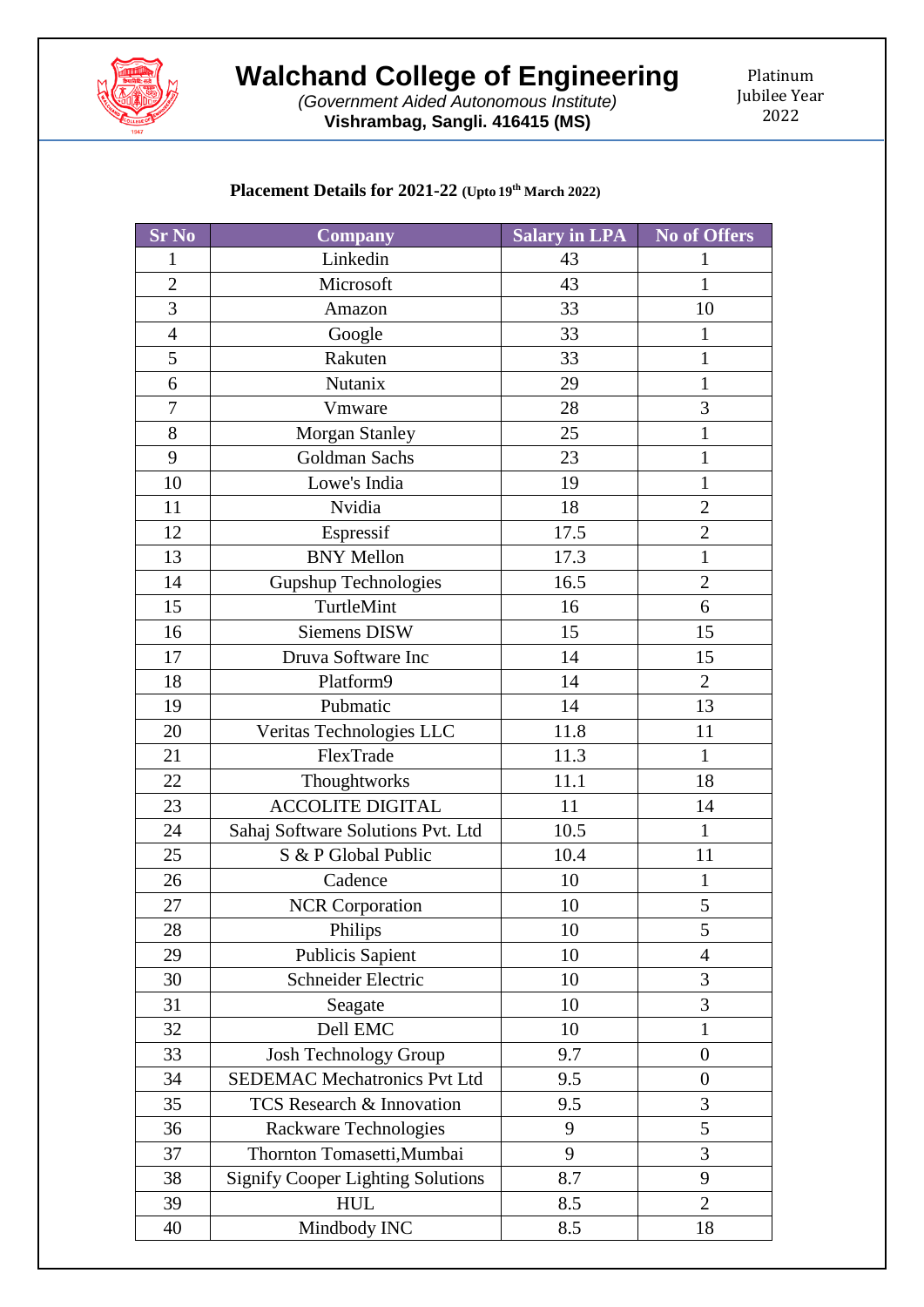

## **Walchand College of Engineering**

*(Government Aided Autonomous Institute)* **Vishrambag, Sangli. 416415 (MS)**

Platinum Jubilee Year 

| 41 | <b>Oracle Financial Software Services</b><br>8.3<br>Ltd. |                | 10               |
|----|----------------------------------------------------------|----------------|------------------|
| 42 | <b>JSW</b>                                               | 8              | 5                |
| 43 | Mercedes Benz India                                      | 8              | 3                |
| 44 | <b>Josh Software</b>                                     | 7.6            | 4                |
| 45 | Deloitte Consulting India(Offices of<br>the US)          | 7.6            | 35               |
| 46 | Icertis                                                  | 7.5            | $\boldsymbol{0}$ |
| 47 | <b>Dassault Systems</b>                                  | 7.5            | 6                |
| 48 | NICE Interactive Solutions India<br>Pvt. Ltd             | 7.5            | 23               |
| 49 | Mortgage Kart                                            | 7              | 1                |
| 50 | <b>AFour Technologies</b>                                | 7              | 12               |
| 51 | Altimetrik                                               | 7              | 1                |
| 52 | Eaton Innovation & Technology<br>Center                  | 7              | 19               |
| 53 | <b>TCS Digital</b>                                       | $\overline{7}$ | 3                |
| 54 | Black & Veatch                                           | 6.5            | $\overline{2}$   |
| 55 | Citius Tech                                              | 6.5            | $\overline{4}$   |
| 56 | <b>LTI</b>                                               | 5/6.5/8        | 12               |
| 57 | ABS Professional Services (India)<br>Private Limited     | 6              | 8                |
| 58 | DANA INDIA TECHNICAL<br><b>CENTRE</b>                    | 6              | 4                |
| 59 | Adani Group                                              | 6              | 10               |
| 60 | L & T Engg & Construction                                | 6              | $\boldsymbol{7}$ |
| 61 | Price Water Cooper                                       | 6              | $\overline{2}$   |
| 62 | <b>Principal Global Services</b>                         | 6              | $\overline{2}$   |
| 63 | Raja Software Labs                                       | 6              | $\mathbf{1}$     |
| 64 | <b>Tata Power</b>                                        | 6              | $\overline{4}$   |
| 65 | <b>Siemens Limited</b>                                   | 5.6            | 7                |
| 66 | <b>Siemens Technology and Services</b><br>Pvt Ltd.       | 5.6            | $\mathbf{1}$     |
| 67 | Schindler                                                | 5.5            | $\overline{2}$   |
| 68 | Harman International                                     | 5.5            | 3                |
| 70 | Atlas Copco India Ltd                                    | 5.5            | 4                |
| 71 | FIAT India Automobiles Pvt. Ltd                          | 5.1            | $\overline{2}$   |
| 72 | <b>Bosch Global Software</b><br>Technologies Pvt Ltd     | 5              | 5                |
| 73 | Persistent                                               | 5              | 19               |
| 74 | IBM GBS India                                            | 5              | 3                |
| 75 | Renishaw                                                 | 5              | 3                |
| 76 | TCE                                                      | 4.5 / 5.5      | 21               |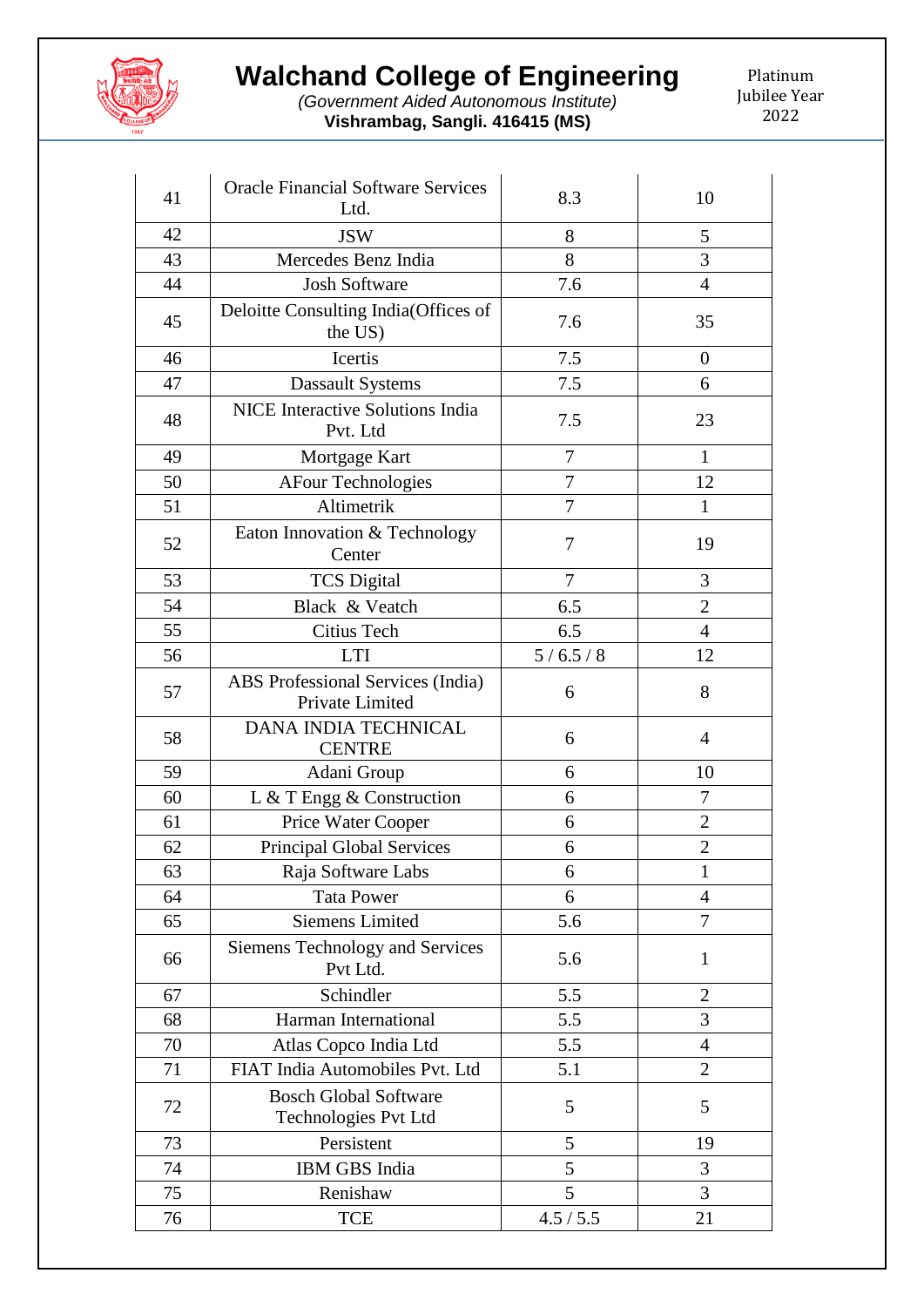

## **Walchand College of Engineering**

*(Government Aided Autonomous Institute)* **Vishrambag, Sangli. 416415 (MS)**

Platinum Jubilee Year 

| 77 | Accenture                                  | 4.3     | 30             |
|----|--------------------------------------------|---------|----------------|
| 78 | Jacobs Engineering Group Inc               | 4.2     | 3              |
| 79 | <b>MAGNA AUTOMOTIVE INDIA</b><br>PVT. LTD. | 6.5     | $\overline{2}$ |
| 80 | Cognizant                                  | 4.5/6.5 | 76             |
| 81 | Capgemini                                  | 4       | 1              |
| 82 | <b>LTTS</b>                                | 4/7.2   | 16             |
| 83 | <b>Worley Parson</b>                       | 5.5     |                |
| 84 | KPIT Technologies Ltd., Pune               | 5.5     | $\overline{2}$ |
| 85 | Shapoorji Pallonji Group                   | 3.8     | $\overline{2}$ |
| 86 | TCS Ninja                                  | 3.6     | 12             |
| 87 | <b>Infosys</b>                             | 3.6     | 10             |
| 88 | 3.6<br>Wipro                               |         | 43             |
|    | 643                                        |         |                |